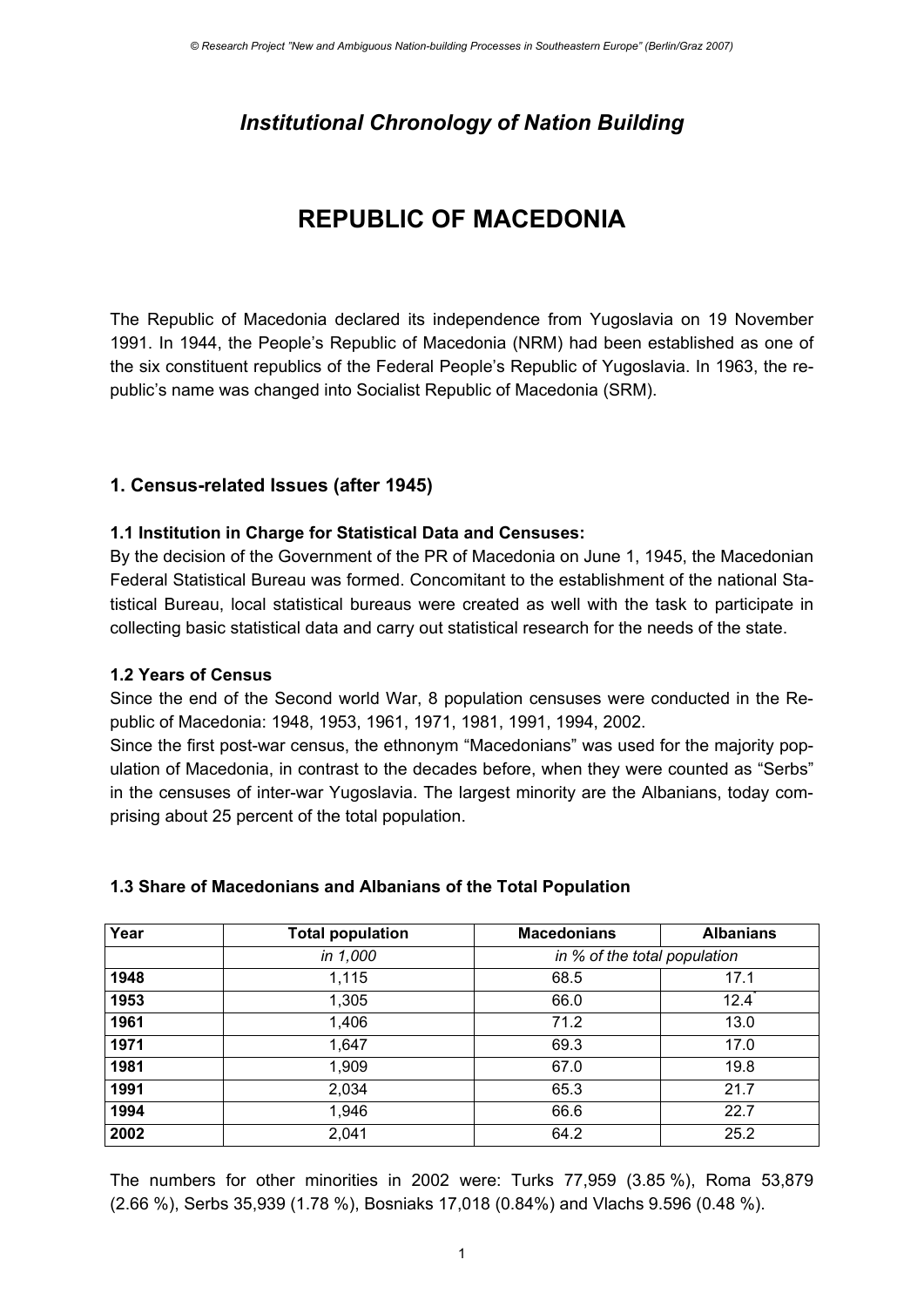## **2. National History: Institutionalization, Production and Representation**

## **2.1 Historical institutes**

The by far most important institution for the production of historical knowledge, both in terms of number of researchers as well as output, is the **Institut za nacionalna istorija** (Institute of National History, <http://www.ukim.edu.mk/index.php?lan=en&pon=i\_ini>) founded by a Decree of the Government of the People's Republic of Macedonia on July 22, 1948. The decree stated its purpose as studying the history of Macedonia, of the Macedonian nation, and of the national minorities and ethnic groups living in the republic. As the name of the Institute indicates, its main aim is to create a genuinely national history for the Macedonian nation, which continues to preoccupy the historians of the institute.

At the time of the 1948 decree, the Institute commenced its activities with few research fellows, most of them without historical training, in inappropriate premises. Later it was transformed into a professional institution and provided with the necessary infrastructure and means to accomplish is stated tasks. In 1957, the Institute started publishing its academic journal "*Glasnik na Institutot za nacionalna istorija*" ("*The Herald of the Institute for National History*"), which has become the most important Macedonian historical journal, now counting more than 80 published issues. From time to time, a digest of selected articles of the journal appear in English and other foreign languages. The Institute produces many monographs and collective volume, and twice has been editing a multi-volume "*Istorija na makedonskiot narod*" ("*History of the Macedonian People*"). The first edition started to appear in 1969, the second in 2000.

Aside from the Institute for National History, history is studied in a systematic way also by the Department of History at the Philosophical Faculty of the Kiril and Metod University of Skopje and by the Institute for Old-Slavonic Culture in Prilep, which has also a branch in Skopje (in the building of the Institute for National History.

## **2.2 Historical Museums**

The **Museum of Macedonia**, established in Skopje in 1944, has also a section for history. Very important for the national narrative is the **Historical museum in the town of Kruševo**, which commemorates the failed 1903 Ilinden uprising against Ottoman Rule. This event is considered by Macedonian historiography as a product of the national movement among the Macedonians for independence from the Ottoman Empire.

### **2.3. Authoritative Historical Publications**

- *Istorija na makedonskiot narod* (The History of the Macedonian People), eds. Mihailo Apostolski et al., 4 vols. Skopje: Nova Makedonija, 1969.
- *50 godini Institut za nacionalna istoria*, eds. Aleksandar Trajanovski et al. Skopje: Institut za nacionalna istorija, 1988.
- Blaže Ristovski: *Istorija na makedonskata nacija*. Skopje: MANU 1999.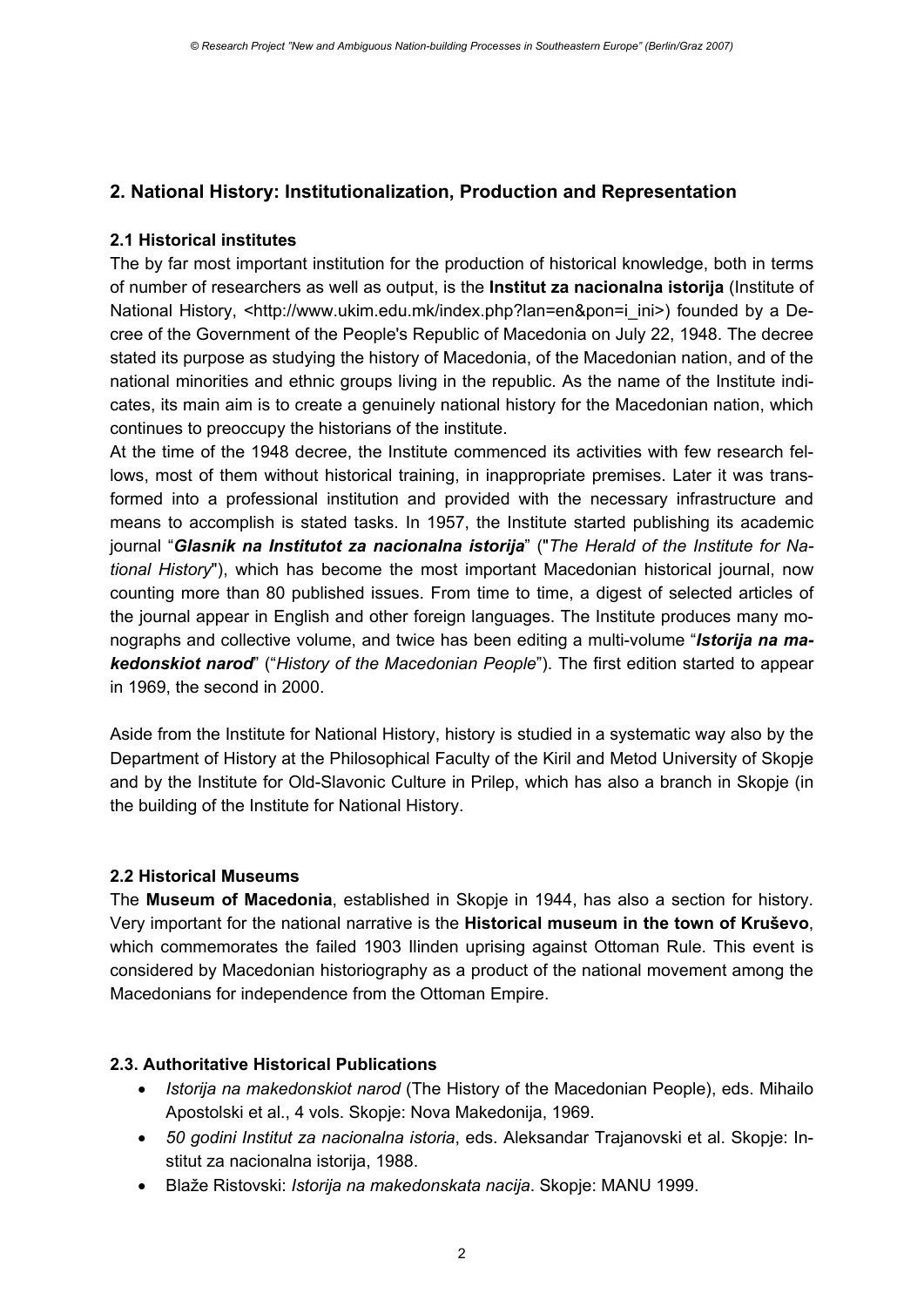- *Istorija na makedonskiot narod* (The History of the Macedonian People), ed. Branko Panov et al, 5 vols. Skopje: Institut za nacionalna istorija, 1999-2003.
- *Makedonski istoriski rečnik* (Macedonian Historical Dictionary), eds. Stojan Kiselinovski et al. Skopje: Institut za nacionalna istorija, 2002.

## **3. Institutionalization of Folk Culture**

## **3.1 Institutions**

The main institution for the collection and study of folk culture in Macedonia is the *Marko Cepenkov Institut za folklore* (Institute for Folklore) in Skopje, established by the government in 1950. In June 1979, the Institute was named after the most outstanding and prolific collector of Macedonian folklore treasures, Marko Cepenkov. In carrying-out its activities, the Marko Cepenkov Institute of Folklore sets itself the following main tasks:

- to follow and study systematically matters of folklore;

- to implement its scholarly achievements in order to be of service to the community;

- to perform various scholarly activities, and if necessary teaching and applied activities as well, in the field of the folklore of the Macedonian people, of the national minorities and the ethnic groups living in the Republic of Macedonia.

The institute edits the journal "*Makedonski folklor*" ("*Macedonian folklore*") since 1968.

Another institution dealing with popular culture in Macedonia is the *Zavod za etnologija i antropologija* (Institute for Ethnology and Anthropology) in Skopje, established in December 1946 as Centre for Ethnology at the Institute of Geography. In 1958, it was renamed into *Zavod za Etnologija*, and in 2005 into *Zavod za entologija i antropologija*, affiliated with the University of Skopje.

It publishes the journals "*Etnolog*" (since 1992; it is the review of the Ethnological Association of Macedonia) and the online-journal "*Ethnoanthropozoom*"

(<http://www.iea.pmf.ukim.edu.mk/ENG/EtnoAntropoZum.html>).

The *Institut za staroslavanska kultura* (Institute for Old Slavic Culture; <http://www.isk.edu.mk/>) in Prilep also deals with Macedonian folklore, mainly from a historical perspective. From 1972 to 2003 it published the journal "*Balkano-Slavica*".

The **Department for Ethnomusicology** at the Kiril and Metod University Skopje, Faculty of Music, studies, among others matters, Macedonian folk music.

The major museum for folk culture in Macedonia was the **Etnološki Muzej na Makedonija** (Ethnological Museum of Macedonia), founded in Skopje in 1949. Its first permanent exhibition was "Traditional Costumes from Macedonia". It operated as an independent institution until 1977, when it became part of the *Muzej na Makedonija* (Museum of Macedonia), which also has historical and archaeological departments.

Every local museum also boasts its ethnological Collection, such as with "Old City Costumes" in Bitola, or dresses and other artifacts of folk culture in the local museums of Kichevo, Kumanova, Tetovo, Struga and Veles. The first officially established private collection is "The Crosses from Macedonia" by Trifun Kostovski.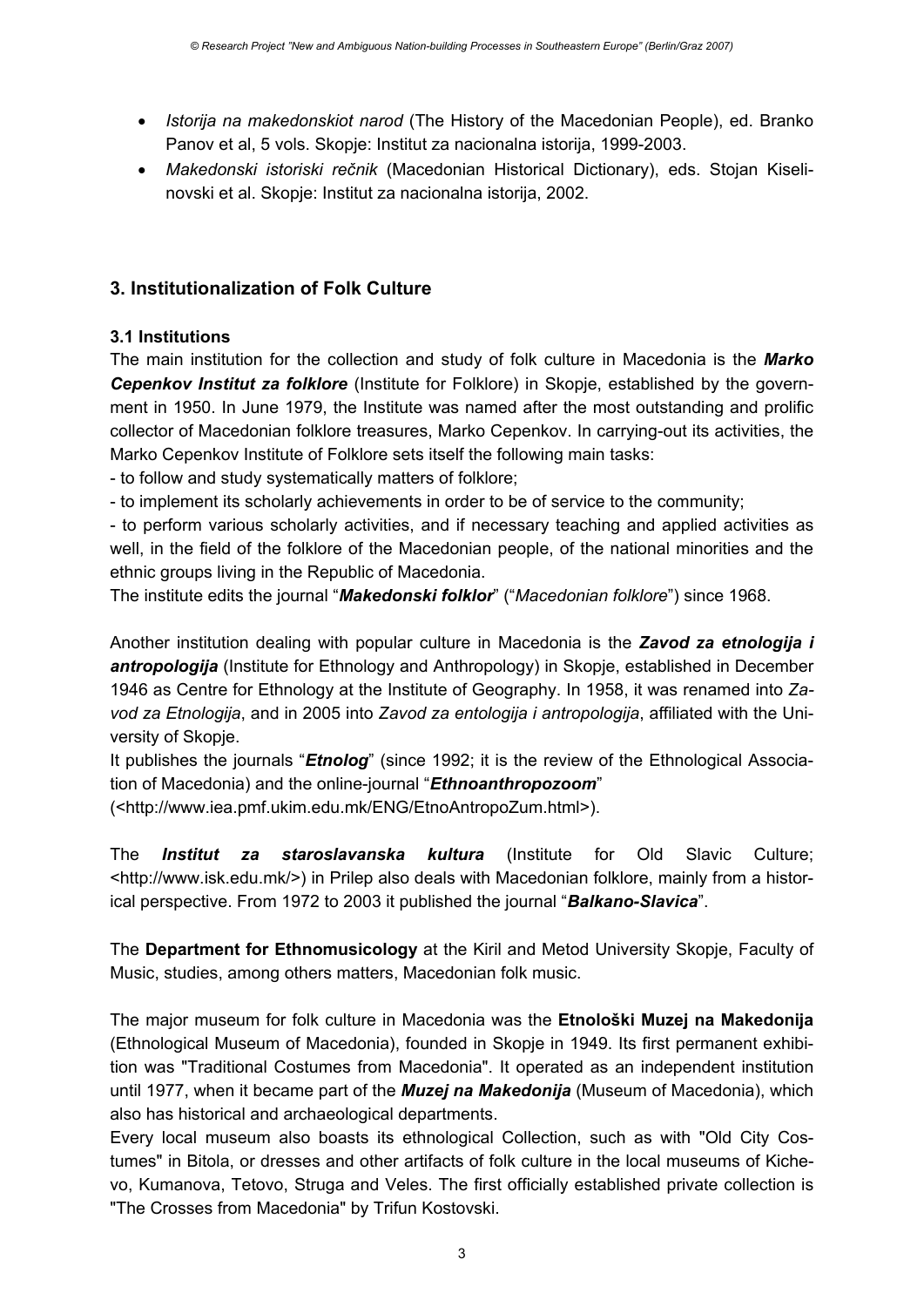#### **3.2 Authoritative Publications**

- **Penušliski**, Kiril: *Makedonskiot folklore* (Macedonian folklore). Skopje 1981.
- **Ristovski**, Blaže: *Makedonskiot folklor i nacionalnata svest* (The Macedonian Folklore and National Consciousness), 2 vols. Skopje 1987.
- *Etnologija na Makedoncite* (Ethnology of the Macedonians), ed. Krum Tomovski. Skopje 1996.
- *Etnologija na Makedonija* (The Ethnology of Macedonia), ed. Muzej na Makedonija, Skopje 2002.
- A multimedia encyclopedia of Macedonian Musical Folklore was published in 2004

### **3.3 Folk ensembles**

Since socialist times, Macedonia has a large number of professional as well as amateur ensembles for folk music and dances. The most professional ones are the State ensemble for Dances and Songs "*Tanec*" in Skopje and the Professional Orchestra for Authentic Musical Instruments of the Macedonian Radio and Television, which plays traditional Macedonian instrumental music; and the professional "*Čalgija* **Orchestra**" of the Macedonian Radio and Television, which plays old urban instrumental music and songs.

Aside from these state-supported ensembles, there are many amateur dance groups and orchestras. In 2007, 132 of them applied for financial support from the government, and in 1988 111 amateur associations for folk music, dance and drama were counted (see below in the section on arts).

## **4. National Language and its Formalization**

### **4.1 Standardization of the Macedonian Literary Language**

The official Macedonian language was proclaimed on August 2, 1944, when the first session of the Anti-Fascist Assembly for the National Liberation of Macedonia (ASNOM), considered to be the first national assembly of Macedonia, proclaimed the Macedonian Republic and made Macedonian its official language. It should be noted, however, that there had been some attempts to standardize the Macedonian language prior to that date, gathering pace during World War Two, when Partisan press appeared in Macedonian and Macedonian partisans conducted their business in Macedonian. As pointed out by the most outstanding foreign scholar of Macedonia, Victor Friedman, the proclamation of 1944 has rather to be seen as a symbolic act, which marked the beginning of the implementation of the standard. The new standard was based on the central Macedonian dialect of the Veles region, which was chosen because its distance to Bulgarian as greater than that of other dialects. The daily "*Nova Makedonija*" ("*New Macedonia*"), published by the "People's Liberation Front of Macedonia" and most important newspaper in socialist Macedonia, was the first broadsheet to appear in the new Macedonian language, starting with its first issue on November 14, 1944.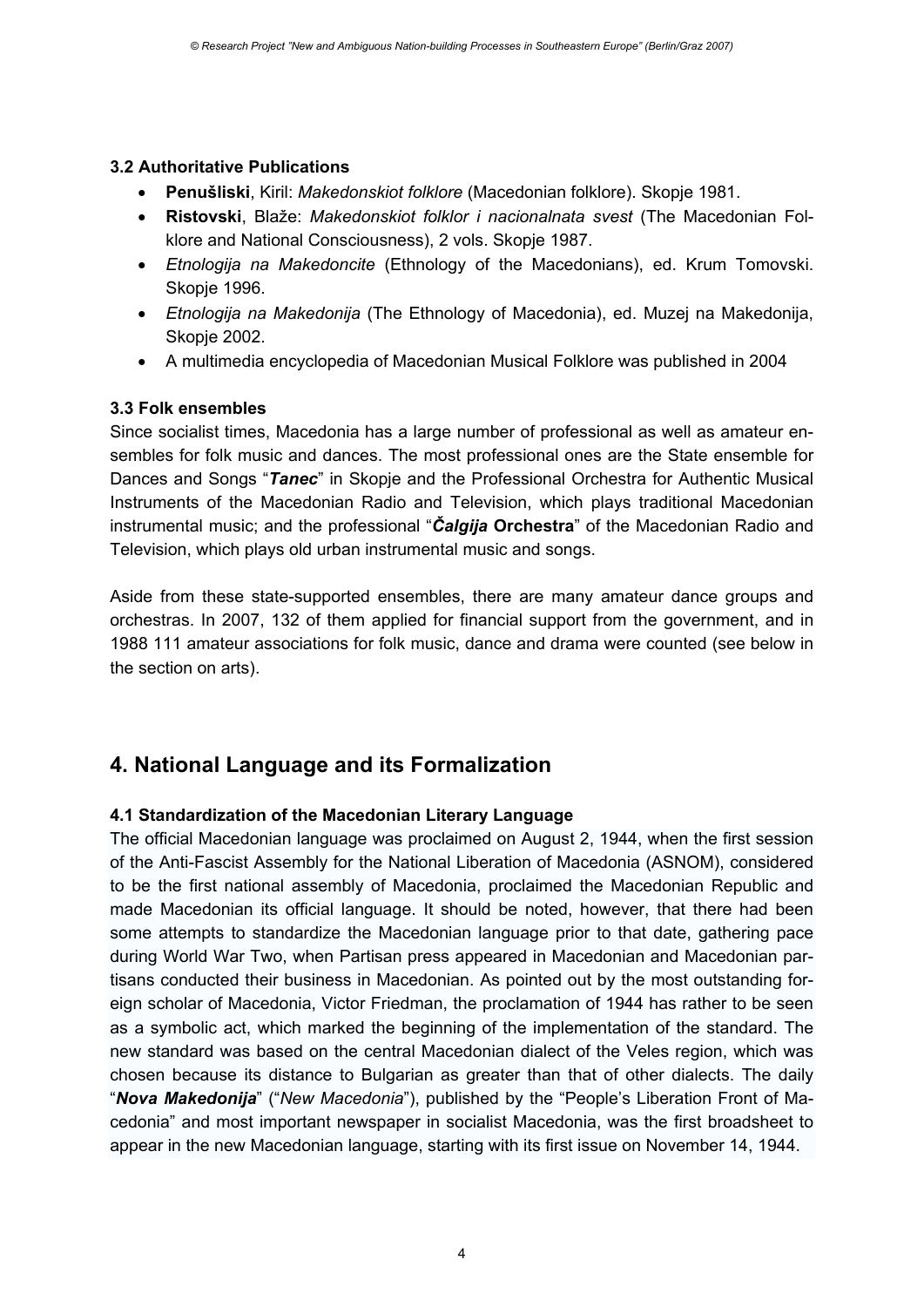The first official Macedonian grammar was published by Krume Kepeski in 1946. The probably most important linguist for the standardization of the Macedonian literary language, though, was Blaže Koneski (1921–1993). He published grammars, dictionaries and histories of the Macedonian language, and he was also instrumental for the decision on the alphabet in 1944–45: a version of the Cyrillic alphabet was adopted for Macedonian, which contained two special letters and also took some letters specific to the Serbian version of Cyrillic. By that, Macedonian has become an almost perfectly phonetic script.

While the Macedonian Language was soon recognized not only in Yugoslavia but also abroad, Bulgaria declined to recognize the existence of a Macedonian language until the 1990s. Today it is reckoned that, apart from the population of Macedonia, up to 250,000 people in northern Greece (Aegean Macedonia) speak Macedonian and an estimated 250,000 people in southwestern Bulgaria (Pirin Macedonia) as well, although they are not officially recognized as minorities neither in Greece nor in Bulgaria (in the Bulgarian 1956 census, 256,000 people in southwestern Bulgaria stated "Macedonian" as their nationality). The only recognized Macedonian minority lives in eastern Albania and number according to estimates 30,000-50,000 people. Macedonian is also spoken by emigrants from Macedonia, in particular in Northern America and Australia.

### **4.2 Institutes for the Macedonian Language**

The leading institution for the study of Macedonian, which was also instrumental for the further development of the standard, is the *Institut za makedonskiot jezik "Krste Misirkov"*  **(**"Krste Misirkov" Institute for the Macedonian Language), founded in Skopje in 1954.

In 1946, the **Seminar for Macedonian Language** was established at the Chair for South-Slavic Languages, the first department of the newly founded Philosophical Faculty of the University of Skopje. Today, the Philological Faculty has two departments for Macedonian: The **Department for Macedonian Language and South-Slavic Languages**, and the **Department for Macedonian Literature and South-Slavic Literatures**. Both departments d research on Macedonian language and literature and train teachers for school.

Both departments are involved in the organization of the annual International Seminar for Macedonian Language, Literature and Culture, which takes place in Ohrid every year and now runs into its  $40<sup>th</sup>$  year. This seminar is the main state sponsored attempt to disseminate the knowledge of Macedonian among foreigners.

The chair for South-Slavic Languages at the University of Skopje publishes the journal "*Makedonski jazik*" ("*Macedonian Language*") since 1950.

The **Macedonian Academy of Sciences and Arts** (MANU) runs a Department for Linguistic and Literary Sciences, which studies also Macedonian, and a Lexicographic Centre (est. 2000), which prepares a Macedonian encyclopedia.

The **Society of the Macedonian Language** publishes the journal "*Literaturen zbor*" ("Literary Word") since 1954.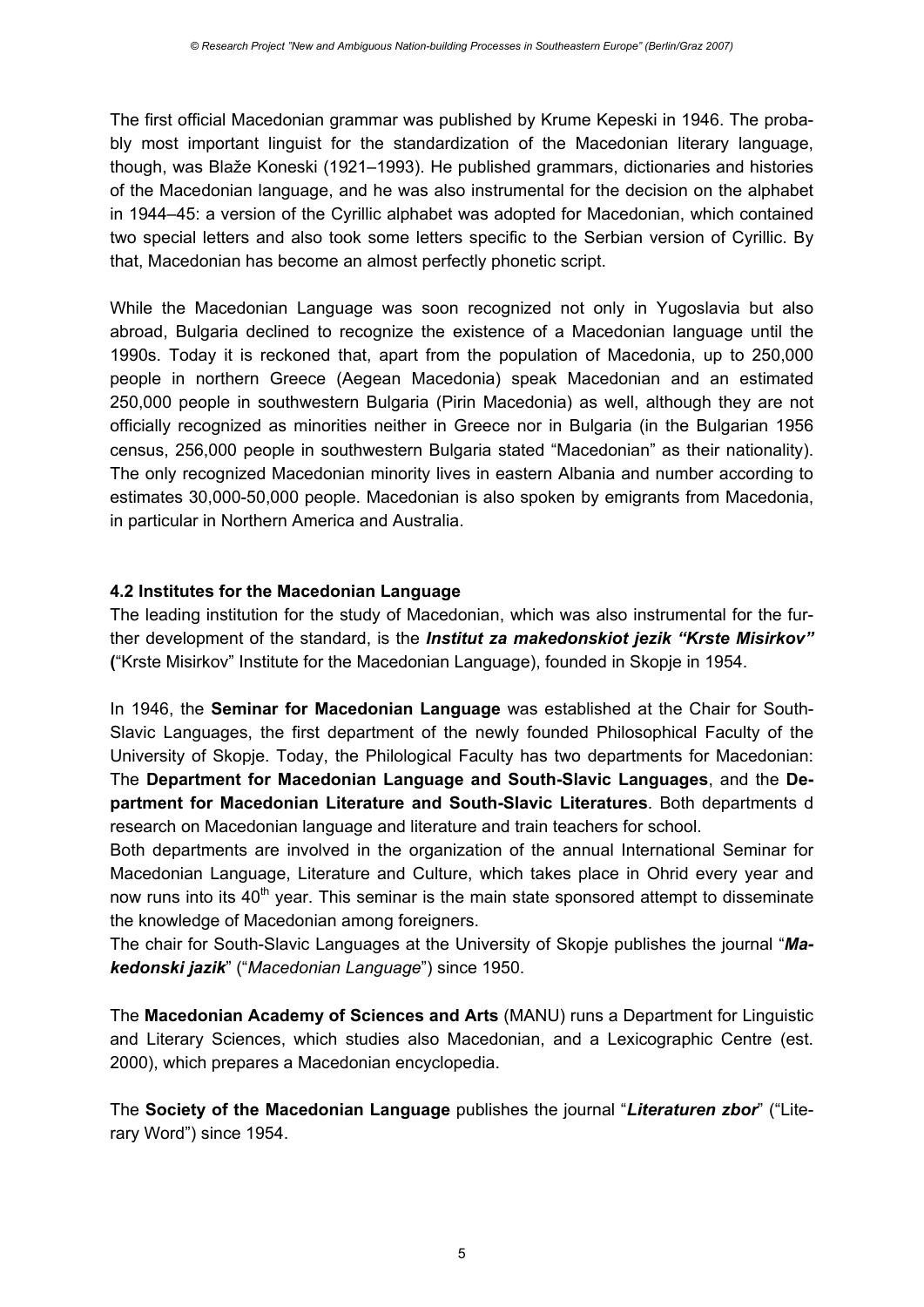## **4.3 Major Language Textbooks**

- DIMITROVSKI, Todor: *Rečnik na makedonskiot jazik* (Dictionary of the Macedonian Language), vol. 1: Skopje 1961, vol. 2: Skopje 1965, vol. 3: Skopje 1966 (new edition 1983--2001).
- KEPESKI, Krume: *Makedonska gramatika* (Macedonian Grammar). Skopje 1946.
- KONESKI, Blaže: *Makedonskata literatura vo 19. vek* (Macedonian Literature in the 19th century). Skopje 1950.´
- KONESKI, Blaže: *Gramatika na makedonskiot literaturen jazik* (Grammar of the Macedonian Literary Language), part 1: Skopje 1952, part 2: Skopje 1954 (and later editions).
- KONESKI, Blaže: *Istorija na makedinskiot jazik* (History of the Macedonian Language). Skopje 1965.
- KONESKI, Blaže / Krum TOSEV: *Makedonski pravopis so pravopisen rečnik* (Macedonian Orthography with an Orthographic Dictionary). Skopje 1950.

## **5. Arts and Nation-building**

Arts and culture were particularly supported by the government of socialist Macedonia, which had to build a 'national' art scene from the scratch. In a few years, institutions for teaching, promoting and staging art were built. Concomitant to the creation of a cultural infrastructure, artists also established their own associations, which operated on a national scale.

## **5.1 National Associations of Artists**

- **Association of Macedonian Composers** (Macedonian acronym: SOKOM), founded on June 6, 1950. It had emerged from the former **Association of Macedonian Musicians**. It publishes the journal "*Makedonska muzika***"** ("*Macedonian Music*"), since 1997 called only "*Musika*". The Association of Macedonian Composers has also been running the Office for Music Copyrights Protection (ZAMP) since 1950, in 1969 together with the **Association of Composers of Light Music** (pop and rock composers).
- **Association of Macedonian Conductors**, established in 2001.
- **Association of Music Performers**, emerging from the **Association of Macedonian Musicians.**
- **Association of Artists of Macedonia** (DLUM), founded in Prilep on November 10, 1944 and organizing the painters. It gained officially recognition in 1946.
- **Association of Applied Artists of Macedonia** (DLUPUM), founded on April 16, 1950.
- **Macedonian Architects' Association** established in1954 as the Macedonian Union of Architects' Associations. From 1980-1999 it was called the Macedonian Union of Architects, being renamed into is current name in 1999.
- **Photo Association of Macedonia**, organizing the photographers of the Republic, established on March 12, 1950.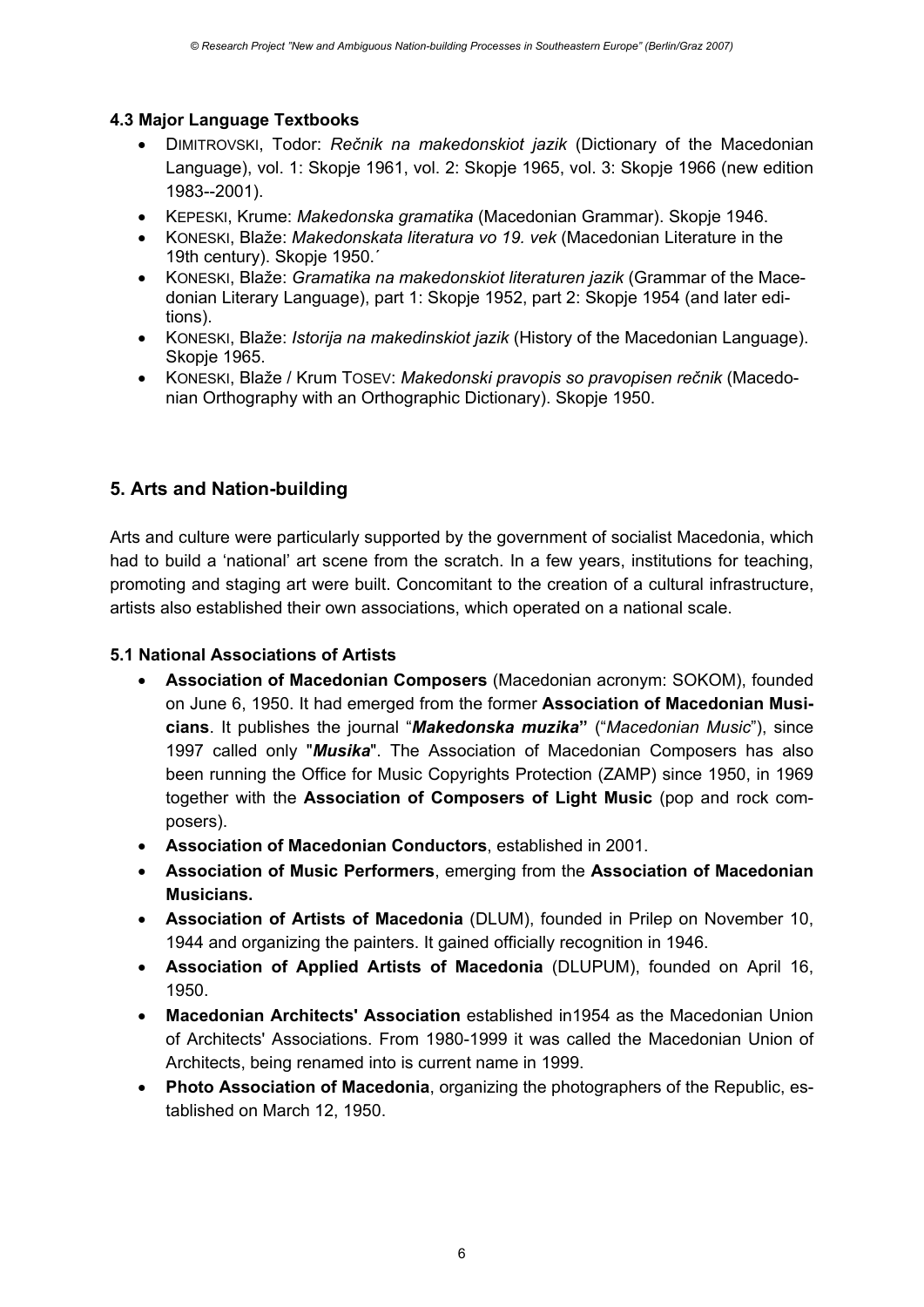## **5.2 Art Institutions and Festivals**

## *Fine Arts*

- **Secondary Art School**, founded in 1950 by the resolution of the government to join two schools: the school for wood-carving in Ohrid and school for public art in Skopje.
- The **National Art Gallery "Daut Pashin Amam"** opened its permanent exhibition on August 2, 1951.
- The first exhibition of Macedonian artistic photography was also opened in 1951, in the town of Veles.
- **Contemporary Art Museum** was established in Skopje on February 12, 1964.
- The **Faculty of Fine Arts** at the University of Skopje was initiated on May 31, 1980.
- There are regular festivals for fine arts, such as the "**Autumn Painters Exhibition**" (since 1946), the "**Spring Painters Exhibitions**" (since 1957) and the **Biennial of Macedonian Architecture** (BIMAS, established in 1981).
- In 2000 the **Macedonian Centre of Photography** was established.

## *Theater*

- The **National Theater** in Skopje opened in 1946.
- The **Faculty for Dramatic Art** in Skopje was established in 1969 within the High School for Music. Since 1981 it operates as an independent institution.
- In 1998 the "**Multimedia**" centre for performing arts was established.

## *Music*

- The **Macedonian Radio Symphony Orchestra** was founded on November 24, 1944, and the **Radio Choir** in 1945.
- The **Macedonian Opera and Ballet** in Skopje was established on January 1, 1948. The first Macedonian Opera "*Goce*" by composer Kiril Makedonski was performed on May 24, 1954. The first Macedonian ballet "*Macedon's Story*", composed by Gligor Smokvarski in 1952, was first put on stage on June 21, 1953.
- The **Macedonian Philharmonic Orchestra** was established on May 20, 1950, and gave it first concert three years later.
- The **Association of the Music and Ballet Teachers of Macedonia** was founded in 1957.
- The **Culture and Art Office**, which organizes concerts, musical and other cultural events, was founded in 1957.
- The **Macedonian Radio Television Big Band** was established 1961 with the purpose to perform Macedonian pop and jazz music.
- The "**Ohrid Summer Festival**" was established on August 4, 1961.
- In 1962 the first "**Ohrid Festival of Folk Songs and Amateur Dance Ensembles**" took place, in which ensembles from all Yugoslav republics participated. In 1968 it became an international festival under the name "**Balkan Festival of Traditional Songs and Dances**".
- **Musical Youth of Macedonia** founded in Skopje on January 31, 1964. In 1986 the National Youth ´Chamber Orchestra was organized under the umbrella of this organization.
- The **Faculty of Music** at the University of Skopje was established in 1966.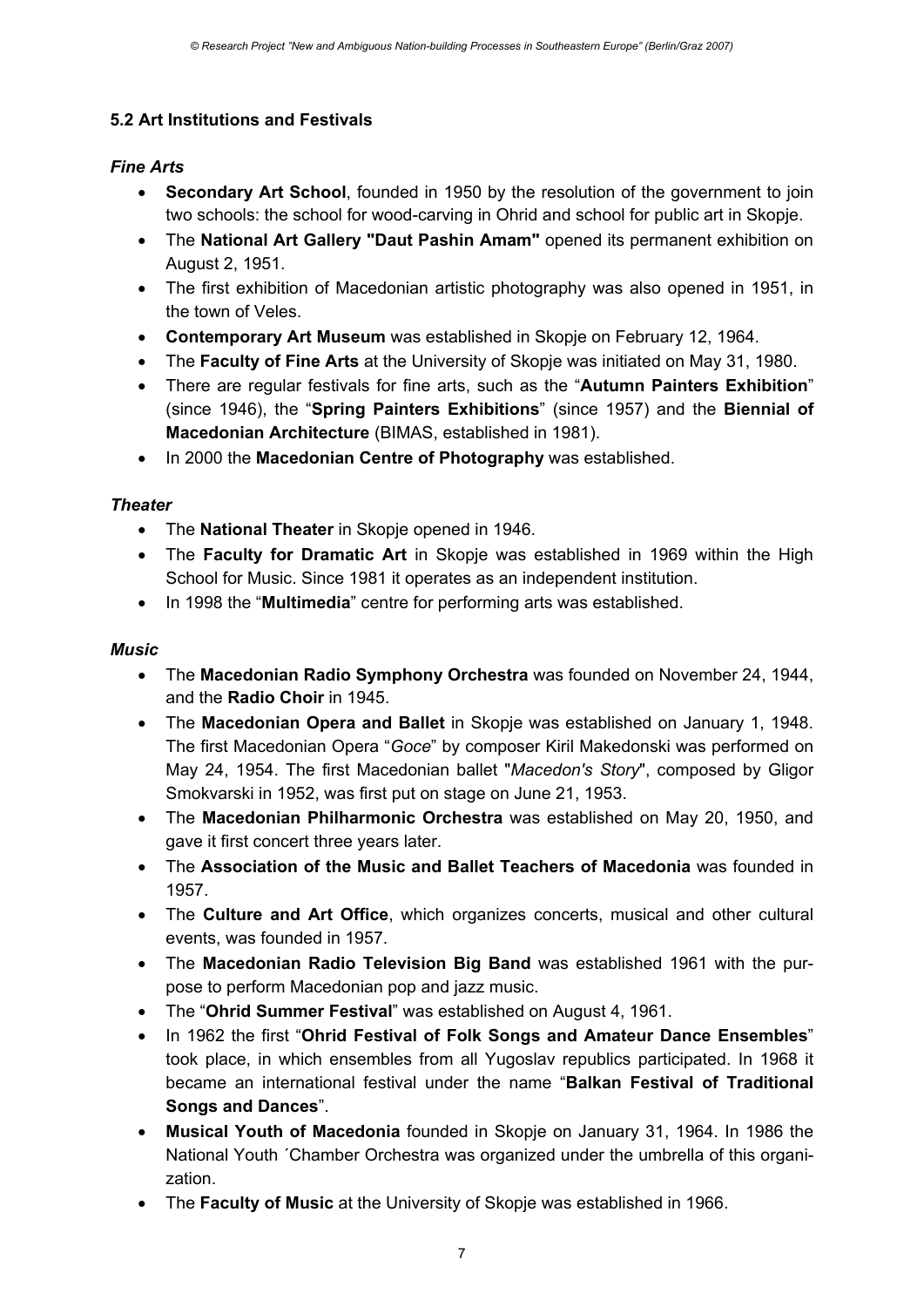- The **State Festival for Folk Songs and Dances** called the "*Ilinden Days*" in Bitola, was established on July 7, 1968 as an organization, The first festival actually took place July 30 – August 8, 1971. Since 2004 this festival is organized by the Centre for Culture in Bitola. One of its aims is to initiate dance activities among the Macedonian Diaspora.
- In 1972, the **Youth Cultural Center Skopje** (MKC) was founded, to which in 1981 the **Mandolin Youth Orchestra** was attached.
- The "**May Opera Evenings**" festival was in September 1972 on the occasion of the 25<sup>th</sup> anniversary of the Macedonian Opera house in Skopje.
- Since 1972, the **Youth Female Choir** exists.
- The "**Tetovo Choral Echo**" festival was initiated on November 6, 1973 as biannual competition for choral music.
- In the village of Dolneni the "**National Festival for Traditional Folk Music Instruments and Songs 'Pece Atanasovski'**" takes place annually since 1974.
- The organization of "**Struga Music Autumn**" as a manifestation of medieval music, musicology, ethno-musicology and musical pedagogy, began in 1972, the first actual event taking place in 1975.
- The "**Day of Macedonian Music**", which is a festival of contemporary Macedonian music of various genres, was established in 1977.
- The first "**Skopje JAZZ Festival**" took place in 1982; it has become an international highly valued Jazz festival.
- The "**Folk Festival Valandovo**" as a festival of authentic folk Macedonian songs was established in 1985. After 1990 it was joined by similar festivals, such as for patriotic songs ("*Goce Fest*", "*Trimeri*") in Strumica, for humoristic songs ("*Tumba Fest*") in Kumanovo, the festivals "*Tetovski filigrani*", "*Ohridski Trubaduri*", "**Serenada**" (in Bitola), "*Tetovski folk fest*", "**The Song of The Summer**" in Ohrid, etc.
- The folk festival "*Istibansko zdravo živo*" in the village of Istibanje, municipality of Radoviš, was established in 1985.
- The "**Makfest**", the first festival of Macedonian pop and rock music, was established in 1986.
- The **Bitola Opera House** was established in 2006. The town of Bitola also hosts the "*Interfest*" festival for classical.

As concerns the organization of concerts, the Macedonian Concert Agency, established in 1981, played an important role. In 1991 it became part of the **Culture an Information Centre**, but in 1997 these two institutions were separated again. It is also noteworthy that Macedonian first participated in the **Eurovision Song-Contest** in 1998.

### *Film*

- The **Association of Film Workers in Macedonia** was established on May 21, 1950.
- The **Macedonia Film Distribution** agency was established in 1952, the same year the first Macedonian feature film "*Frosina*" was screened (screenplay by Vlado Maleski, director Voislav Nanović).
- The **Bureau for Cultural and Educational Films '***Vardar Film***'**, which was the first educational institution for film in Macedonia, was founded on February 8, 1956.
- The **Academic Cinema Club of Film Amateurs** was created on January 7, 1959.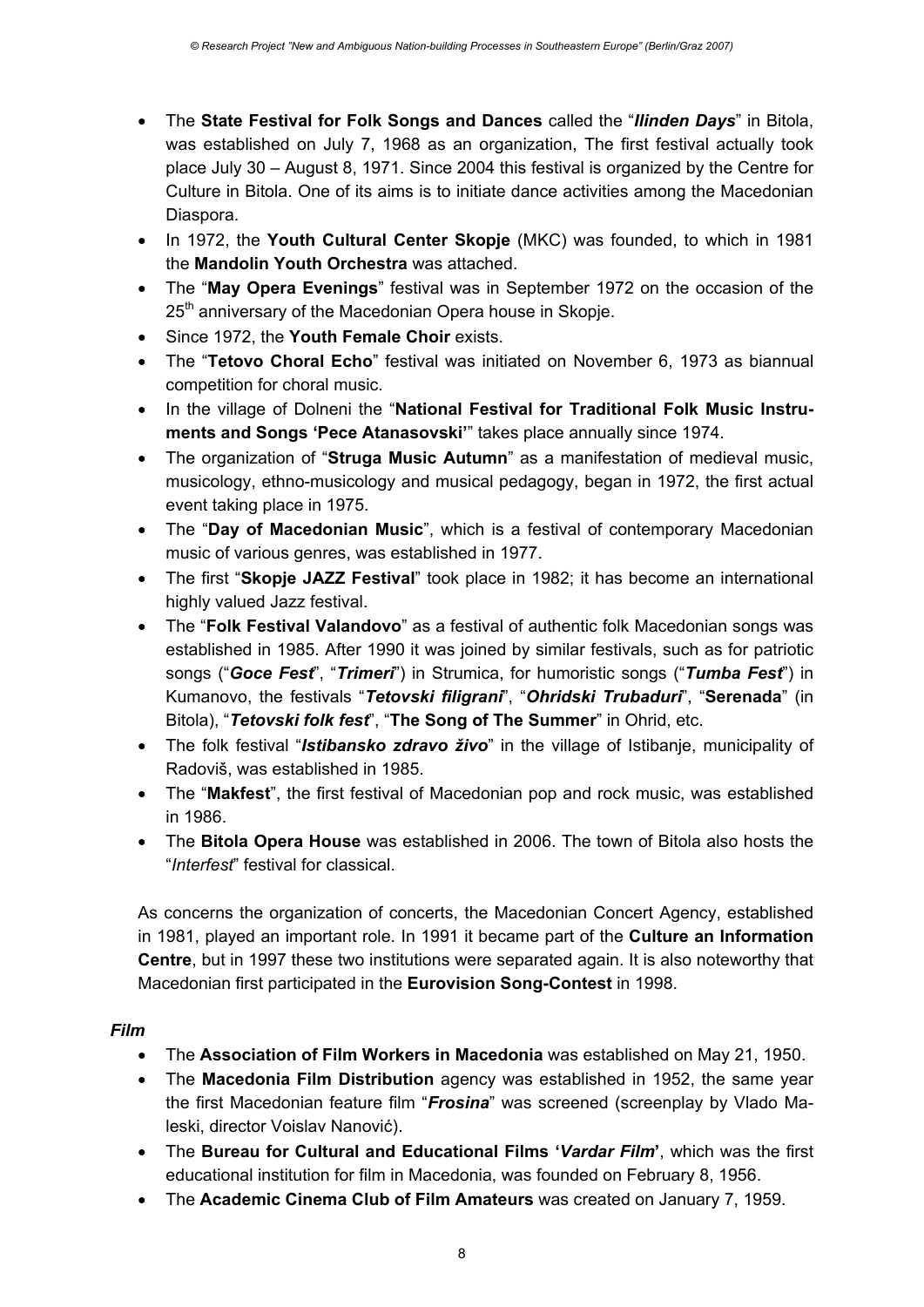- The **International Amateur Film Festival** in Skopje was established in July 1968.
- The **Cinematheque of Macedonia** opened in 1976.
- The **International Film Festival "Manaki Brothers"** in Skopje took first place in 1979.

The first major international award for a Macedonian film was the Golden Lion at the Venice Film Festival for Milčo Mančevski's film "*Before The Rain*" in 1994.

### *Minorities*

The minorities in Macedonia have established their own cultural associations and events. For example, in 2001 the **Association of Albanian Music and Ballet Teachers** was founded. The **"***Kenge Jeho***" Festival of Albanian Traditional Songs, Dance and Music** in Struga and the **"Shara Sings" Festival of Albanian Folk Music** in Tetovo are among the most important Albanian cultural events. Turkish culture is staged at the **"Hid bah şen"** festival in the village of Čalakli, established in 1991.

## **6. Religion**

The independent Macedonian Orthodox Church (<http://www.mpc.org.mk/>) was established under communism. The first initiative toward this end took place shortly before the end of the World War Two, when the Initiative Board for the Organization of the Macedonian Orthodox Church was formed in the village of Gorno Vranovci. In March 1945, the First Assembly of the Clergy and Laity in Skopje passed the resolution to restore the Archbishop of Ohrid as the (autocephalous) Macedonian Orthodox Church. This decision was submitted to the Holy Synod of the Serbian Orthodox Church, since before World War Two the Orthodox parishes of Macedonia were under the authority of the United Orthodox Church of Serbs, Croats and Slovenians, known as the Serbian Orthodox Church, seated in Belgrade. The Synod of the Serbian Orthodox Church did not accept this decision. As a result, the Initiative Board in Macedonia reformulated its petition and, instead of demanding the creation of an autocephalous church, asked for the recognition of the Macedonian Church as an autonomous entity. This request was also rejected by the Serbian Orthodox Church. In 1958, the Second Assembly of the Clergy and Laity in Macedonia was held in Ohrid. It accepted the proposal to restore the Archbishop of Ohrid as the head of the Macedonian Orthodox Church. The first appointed Macedonian archbishop was Dositej.

The Holy Synod of the Serbian Orthodox Church finally accepted the decisions of the Macedonian Assembly of the Clergy and Laity in 1959. As a sign of agreement, a liturgy was concelebrated together with the Serbian Patriarch German in the church of Saint Menas in Skopje on July 19, 1959. At the same time, Kliment was ordained as bishop of Prespa and Bitola. This meant that the Holy Synod of the Serbian Orthodox Church gave autonomy to the Macedonian Orthodox Church, which remained in canonical unity with the Serbian Church under their Patriarch. A few days later, in the church of St. Nicholas in Štip, Naum was ordained as bishop of the diocese of Zletovo and Strumica. The Holy Synod of the Macedonian Orthodox Church was established together with other administrative bodies in the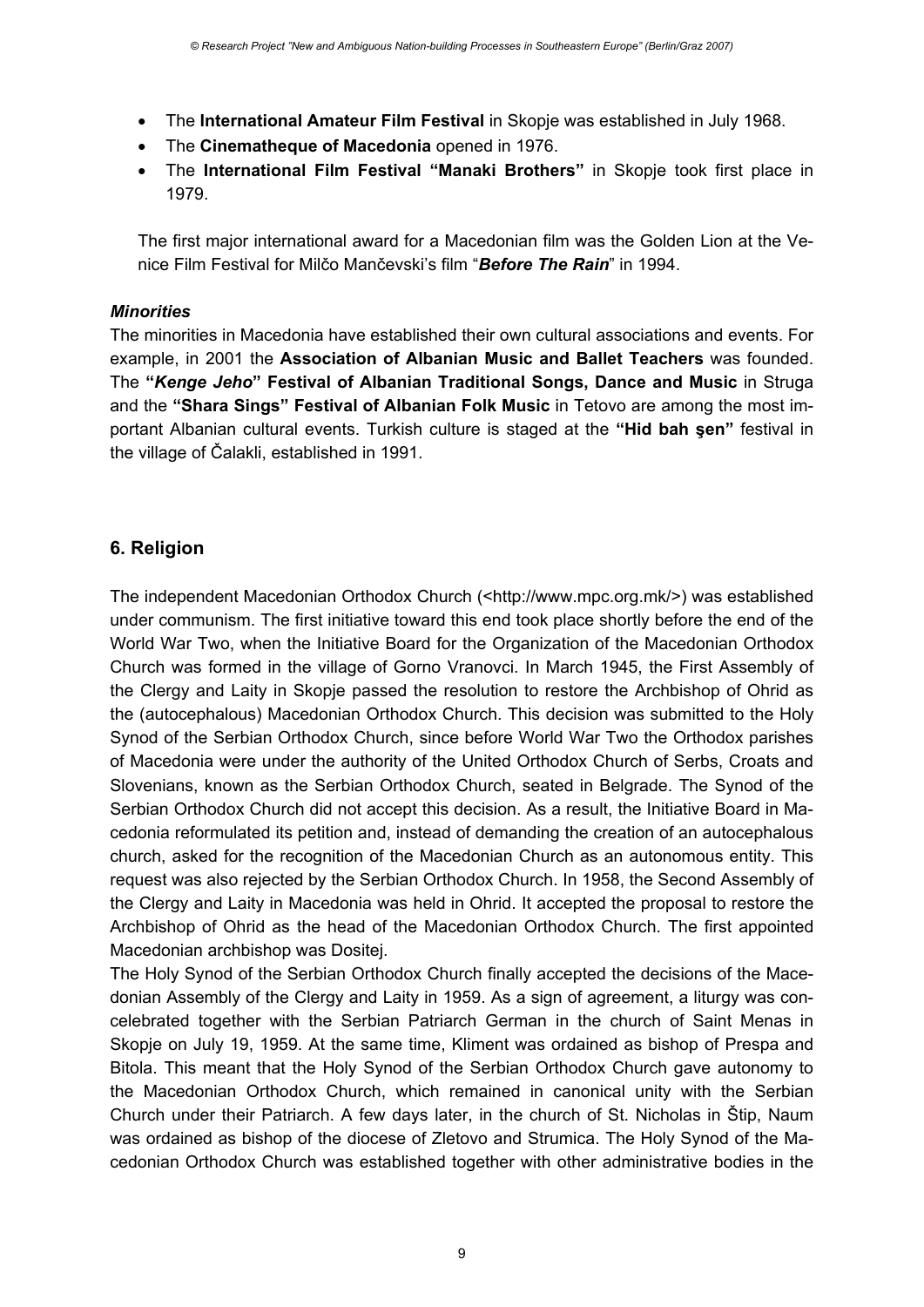Archdiocese and the dioceses in conformity with the statute of the Macedonian Orthodox Church.

In 1967, the Holy Synod in Ohrid proclaimed the Macedonian Orthodox Church as autocephalous, which was a result of conflicts with the Serbian Orthodox Church. No other Orthodox church has officially accepted the autocephalous status of the Macedonian Orthodox Church.

## **7. National Symbols**

## **7.1 National Holidays**

**August 2**: **Day of the Ilinden Uprising**. Since the early 1970s, large-scale festivities attended also by the leading politicians of the country are held every year in the town of Kruševo to commemorate the "Ten Days of the Kruševo republic" (in Kruševo, the insurgents of 1903 achieved to liberate the town from the Ottomans for a few days, proclaiming it a republic).

**September 8**: Independence Day **October 11**: People's Uprising Against Fascism **October 23**: Day of the Macedonian Revolutionary Struggle

Two religious holidays are also very important from a national point of few, being connected with the preeminent medieval scholars and clergymen in Macedonia: **May 24**, the day of Sv. Kliment and Metod (Saints Cyril and Methodius), and **December 8**, the day of Sv. Kliment of Ohrid.

### **7.2 Macedonian Coat of Arms**

The first coat of arms of socialist Macedonia was established by the Act on the Coat of Arms of the People's Republic of Macedonia, adopted by the People's Assembly of the People's Republic of Macedonia on its second extraordinary session held on July 27, 1946. It was later changed by Article 8 of the Constitution of the Socialist Republic of Macedonia, and is still in use in the independent state. The coat of arms represents, according to the constitution "the richness of our country, the struggle and the freedom".

## **7.3 Macedonian Flag**

The current flag was adopted on October, 1995. It shows a rectangular red field with a golden sun in the middle, with eight rays thickening towards their end. Previous to this flag, independent Macedonia had used a similar looking flag with a 12-rays sun, which had been found on the grave of the ancient Macedonian ruler Philip II (the "Sun of Vergina"). However, the use of this symbol was fiercely challenged by Greece, who considers the ancient Macedonians part of their own national patrimony. After heavy pressure by Greece on Macedonia, the Macedonian republic eventually adopted the new flag, which was not contested by Greece.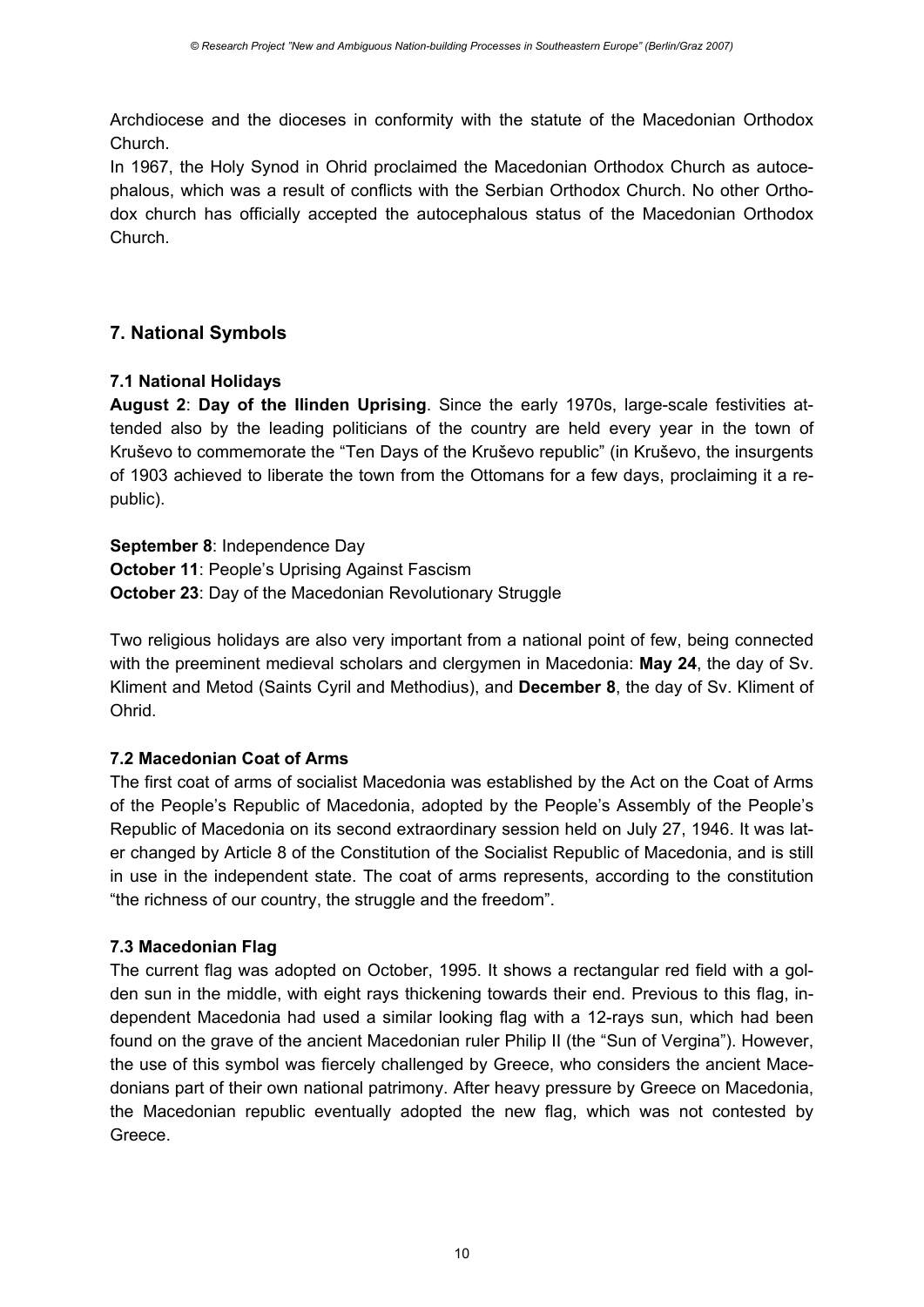

Left Center Right Current Macedonian flag (adopted 1995) Contested flag, 1991-95 Coat of Arms

### **7.4 National Anthem**

The national anthem of Macedonia, "*Denes nad Makedonija*" ("*Today Above Macedonia*") was composed in 1943 or 1944 by Vlado Maleski, a poet from Struga. It was adopted as the national anthem of the Republic of Macedonia in 1991, after it had been in use as anthem only for few months after World War II.

## **8. Finalized (Achieved) or Pending Membership to Main International Organizations**

The Republic of Macedonia is, among others, a member in: **OSCE** (1992), **United Nations** (1993), **Council of Europe** (1995), **World Trade Organization** (2003), **Partnership for Peace** (1995).

Macedonia has been granted official candidate status for membership in the **European Union** (since 2005) and in **NATO**. In 2001 Macedonia had signed a Stabilization and Association Agreement with the EU, which came into effect in 2004.

### **9. Main NGOs**

### • **Open Society Institute – Macedonia**

#### Established in 1992

The Open Society Institute – Macedonia (FOSIM) was originally founded as the representative office of a foreign legal person, and in 1999 eventually became a national legal person (foundation) in accordance with the Law on Associations of Citizens and Foundations. FOSIM is part of the Soros network in Central and Eastern Europe. Its mission is to support the internal integration of Macedonian society as a prerequisite for EU membership and the facilitation of an open society and strong civil society.